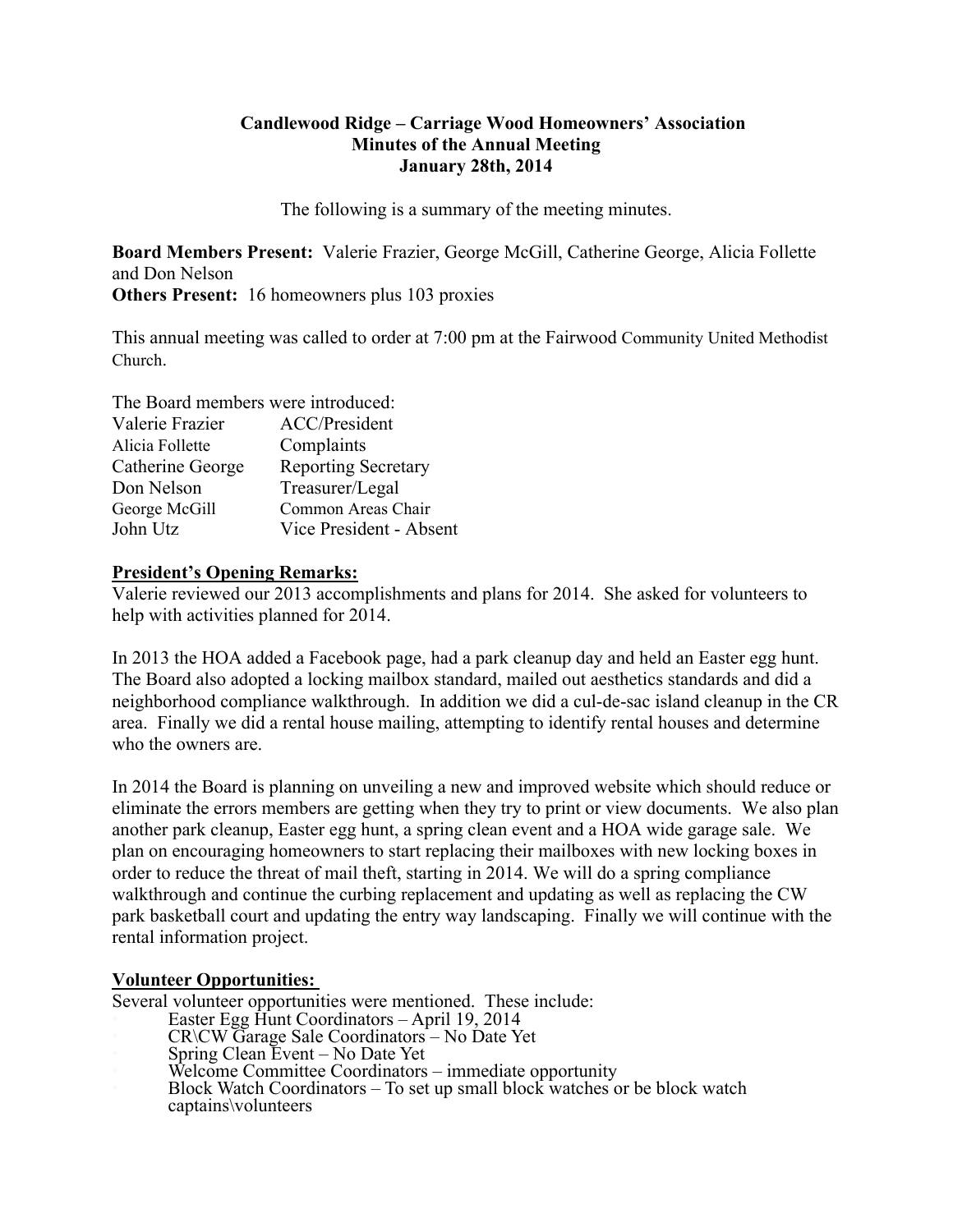- Mailbox Replacement Project Helpers
	- Spring Neighborhood Walk Through
- Park Clean ups
	- (Also there is an open Board member position)

# **Fire and Police Reports:**

The Renton Fire Department Battalion Chief attended and talked about the fact that the Fire Department will be doing activities in support of Heart Month and how basic health checks can help prevent future heart attacks. He also talked about the dangers of wood ashes causing fires as well as carbon monoxide dangers and the need for smoke and CO detectors.

Sam attended from the police and talked about recent issues in the area. He said that the best way to prevent graffiti is to remove it ASAP, preferably the day it is found. He believes that the graffiti being found in CR is the work of one or a few local teenagers and is not gang activity. He also stated that locking mail boxes are a good way to reduce the risk of mail theft.

# **Common Area Maintenance (CAM):**

George talked about the highlights of 2013's common areas issues (storms, water leaks and vandalism) as well as re-barking the Common Areas in 2013, cleaning up the CR Park, inspecting the playground equipment and replacing a damaged slide, replacing sprinkler equipment that was old and worn out and renewing the HOA Landscaping contract. The new contract incorporates cul-de-sac maintenance in CR.

One Youth Soccer team and one Cub Scout Troop used the CW Park to practice in in 2013.

Vandalism was up this year, mainly at the CR Park and neighborhood. Tagging was very bad. Fences, signs, park benches, garbage cans, paths, sidewalks and streets were all tagged. If you are a target of tagging, please remove it as soon as possible. If you know who is involved in the tagging, please notify the police.

The 18 cul-de-sacs in the CR area were inspected and documented. Landscaping on all 18 were completed in 2013 and maintenance will be done every quarter in 2014. Two islands were repaired in 2013 due to damage from heavy wheel damage and tree roots. Two more are scheduled to be repaired in 2014. Residents should not park around cul-de-sacs on garbage days as there is not enough room for the garbage trucks to maneuver.

Capital improvements that need to be scheduled in 2014 include the CW basketball court and entrance sign replacement. We are asking for ideas as to what to do with the basketball court in the CW Park

# **Architecture Control Committee (ACC) Report:**

Valerie explained what projects need an ACC approval and how to contact the ACC. She reported on what ACC requests had been received in 2013.

- 31 January thru May
- 25 June and July
- 16 August
- 20 September thru December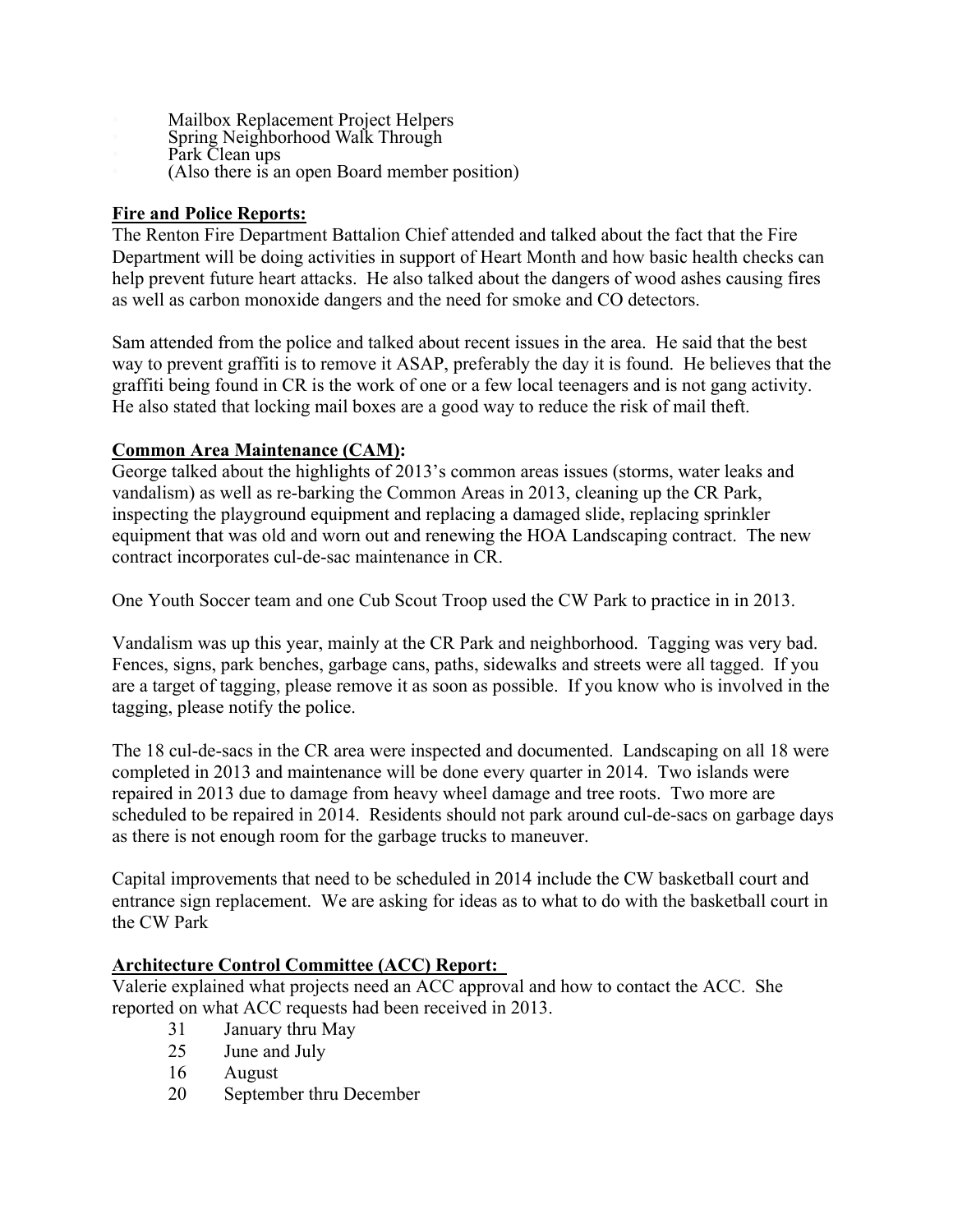#### 92 Total (versus 64 in 2012)

Our website (www.crcwhoa.org) provides access to the ACC Request Form and all ACC related Homeowner's Association information. You can print or download a copy of the ACC Request Form and the ACC Rules & Regulations from the website.

For questions regarding ACC Projects, the ACC Chairman can be reached at: architecture@crcwhoa.org or by leaving a telephone message at 425-738-8611 ext 30. This is an unattended voicemail box and the ACC Chairman will call you back. It is recommended that you contact the ACC Chair again if you have not received any feedback on your written request within 20 days of mailing it to the Association.

Contact the ACC Chair for emergency projects, and give your phone # or email address and state the type of emergency. The ACC will make a concerted effort to expedite the handling of all emergency requests.

Our CC&Rs and Rules and Regulations clearly state that exterior projects such as roofs, house painting (even if you are painting the house/garage the same color), windows, fencing, decks, driveways, major landscaping and decks/patios require the submission and approval of an ACC request before commencing the project. The ACC has up to 30 days to respond to an ACC request, but tries to respond much sooner than that. Our goal is to approve\disapprove in less than 14 days.

Please note the following:

All ACC requests must be received in writing, on the ACC Request Form, at least 30 days before the project begins! Mail them to CR/CW HOA, PO Box 58397, Renton, WA 98058. Emailed ACC Request Forms are not accepted

# **Complaints and Compliance Report:**

Alicia talked about the 2013 aesthetics standards mailing as well as the postcard process. (She stated that about 250 postcards were mailed out for an HOA of 850 homes so about 30% had at least one issue that needed to be corrected.) She also talked about the follow up planned for the spring of 2014. She noted that this does not replace the complaints process.

Alicia reviewed the current complaints process and where to get information on filing a complaint.

# **Treasurer's Report:**

Don discussed the current fund balances, the 2013 budget and how we did against it. He showed the following information:

A 2012 Financial Review was conducted in 2013 by Cox & Gracia, Certified Public Accountants.

We ended the year with 26 homeowners delinquent in paying dues for 2013. (3% of the homes in our Association)

HOA currently has liens filed against 19 homeowners (as compared to 29 at the end of 2012).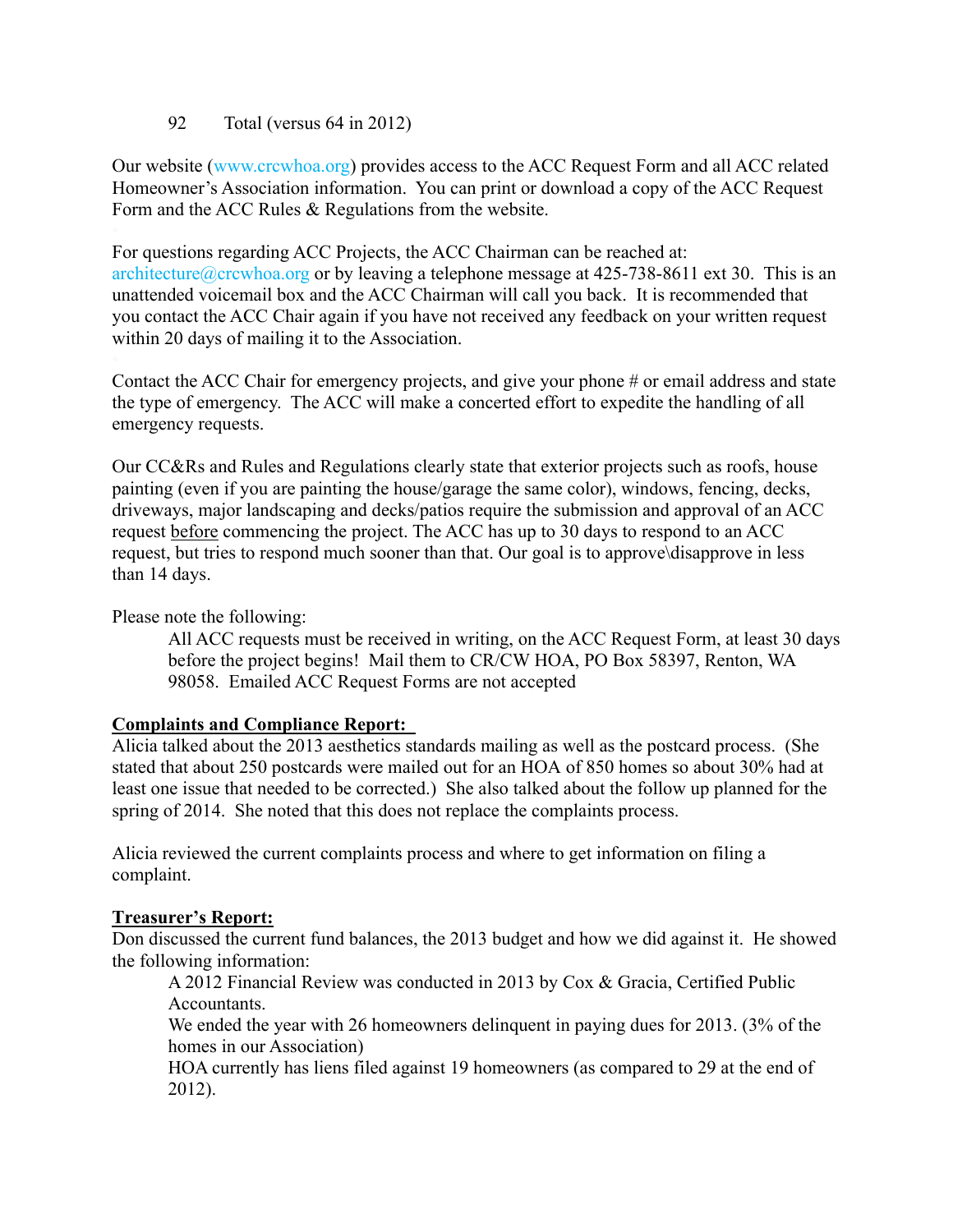There were 19 lien satisfactions in 2013.

We filed 9 new liens in 2013.

Monthly (rather than quarterly) billing was implemented for every delinquent account starting 1/1/13 and has improved our collection rate.

We are planning on developing a capital investment policy in 2014.

Then Don presented the 2014 budget which includes a 3% increase in the dues.

# **Reserve's Report:**

Don talked about the status of the reserves and what we are doing about them. We are on schedule per our current plans

# **Legal Report:**

Don talked about the number of 2013 Chapter 13 bankruptcies (5), Chapter 7 bankruptcies (2) and legal actions (one concluded and one pending) by the HOA against homeowners for payment of back dues and fines. Don is currently tracking 10 pending foreclosure sales.

#### . **Nominations for new Board Members**

There are four Board member slots open since one was not filled in 2013 and Valerie, Don and Alicia's terms are up. All three were willing to serve another term. A call for nominations from the floor was not successful in getting any nominations. The nominating committee (John Utz is chair) did not have any proposed nominees. It was moved, seconded and passed to forgo the secret ballot process and vote via a show of hands due to the three positions being unopposed. It was moved, seconded and passed to re-elect Valerie, Don and Alicia. If anyone is interested in joining the Board, please come to a Board meeting. The roles and responsibilities of Board members were provided on the back of the agenda and are posted on the web page.

**All Board members are expected to attend each HOA monthly meeting and the Annual Meeting, and give their Monthly/Annual report. Board members are also expected to help on various Committees and activities. One or two absences are allowed, but if you have to miss a Board Meeting, you would get your monthly report to another Board Member to present at the Meeting.**

#### Roles for the 2013 HOA Board Members

| Valerie Frazier  | ACC/President                               |
|------------------|---------------------------------------------|
| John Utz         | Vice President / Nominating Committee Chair |
| Alicia Follette  | Complaints                                  |
| George McGill    | Common Areas Chair                          |
| Don Nelson       | Treasurer/Legal and Insurance               |
| Catherine George | <b>Reporting Secretary</b>                  |

# **Questions from Floor**

One homeowner asked about who owns the trees between his fence and Petrovitsky. (King County does.) He asked if he could cut limbs hanging over the fence onto his property. The answer was yes (if it does not hurt the tree). He was told that if the tree was dead or diseased and in danger of falling or if limbs were in danger of falling onto his property that he should contact King County. George has the contact information.